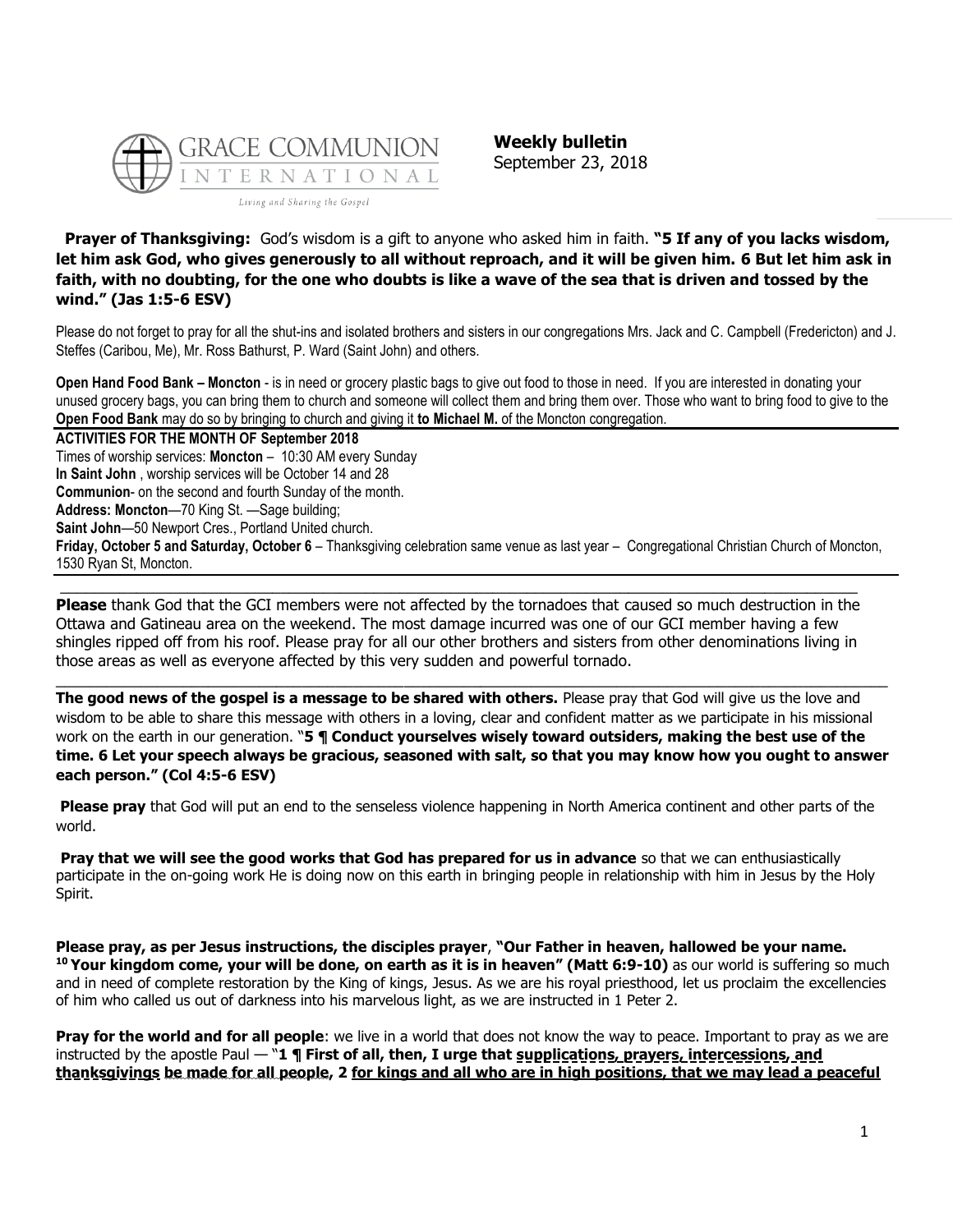### **and quiet life, godly and dignified in every way. 3 This is good, and it is pleasing in the sight of God our Savior," (1Ti 2:1–3 ESV)**

## **[ABOUT WORSHIP MUSIC](https://update.gci.org/2018/09/about-worship-music/)**

Posted by GCI Update on September 19, 2018 under [From the President](https://update.gci.org/category/president/) | Dear Brothers and Sisters,



Joseph and Tammy Tkach

One of the great blessings I've enjoyed during my 22 years as GCI President is sharing worship in multiple languages and styles with GCI congregations around the world. At times the worship music was so joyously uplifting that I had a hard time standing still! I always appreciated it when the music was carefully coordinated with the theme of the service and presented at a volume that was just right. I enjoyed it when the worship leader provided fitting short segues from one song to the next, thus facilitating a seamless flow. Yes, there were those times when the music was not well-planned and presented. On a few occasions, members apologized to Tammy or me for music that was of poor quality. I mention this, not to embarrass anyone, but to encourage all who plan, lead and perform worship music to offer their best to God and to their congregation.



A skillful worship team leading worship in GCI's Columbus, OH, congregation.

Though we have skilled singers and instrumentalists in many of our congregations (like the one pictured above), not everyone has the skill needed to lead or perform worship music well. This doesn't mean that to be on a worship team you must be a musical genius like Johann Sebastian Bach. After playing one of Bach's choral preludes, Felix Mendelssohn said, "If I had lost all my religious faith, this thing alone would be sufficient to restore it." Though Bach worked various jobs to support himself, his great passion in life was proclaiming the gospel through music. It's always a delight to be led in worship by people who are both passionate and gifted for this vital ministry.

I know that many of our congregations do not have access to gifted worship leaders or musicians. I join them in praying that God will bring those human resources their way. In the meantime, there are multiple resources they can

draw upon in providing worshipful music in their church services each week. Toward that end, let me offer some related observations concerning worship music. These observations come from my own experience and comments I've received from many people.

#### **Volume**

Tammy and I recently visited the worship service at a medium-size church not far from our home. I was investigating the possibility of being a guest preacher there in the future. As the worship music began, Tammy and I could feel the bones in our chests vibrate and our ears begin to hurt. Tammy went to the back of the hall and an usher asked if he could help. She explained that she was trying to locate a place where it was not so loud. When he offered her earplugs, she thought he was kidding (we discovered that this is how the congregation assists people who feel the music is too loud). To avoid the pain she continued to feel, Tammy remained in the lobby until the music ended.

My point in mentioning this is that worship music need not be painfully loud to be impactful. God is not hard of hearing. The purpose of music in worship is to help people share in Jesus' worship of the Father, and when the volume creates pain, it causes people to focus on their discomfort rather than on God. Some of the most powerful worship I've participated in is when the congregation was singing acapella (without instrumental accompaniment). But no matter how the music is presented, the focus should not be the music itself, but Who the music refers us to—our triune God, celebrating his nature and character.

### **Commentary between songs**

Effective worship leaders avoid mini-sermons between songs. They understand that the goal of worship leading is not to be the star of a great performance, but to be an unobtrusive prompter who helps the congregation focus on our triune God. Though we all enjoy stories, the space between songs is not the time to tell them. Lengthy comments are also unhelpful and distracting, especially when they are theologically unsound. I once heard a worship leader invite Jesus into the service (as though he was absent). Perhaps they were unaware that Jesus, as God, is omnipresent. A better comment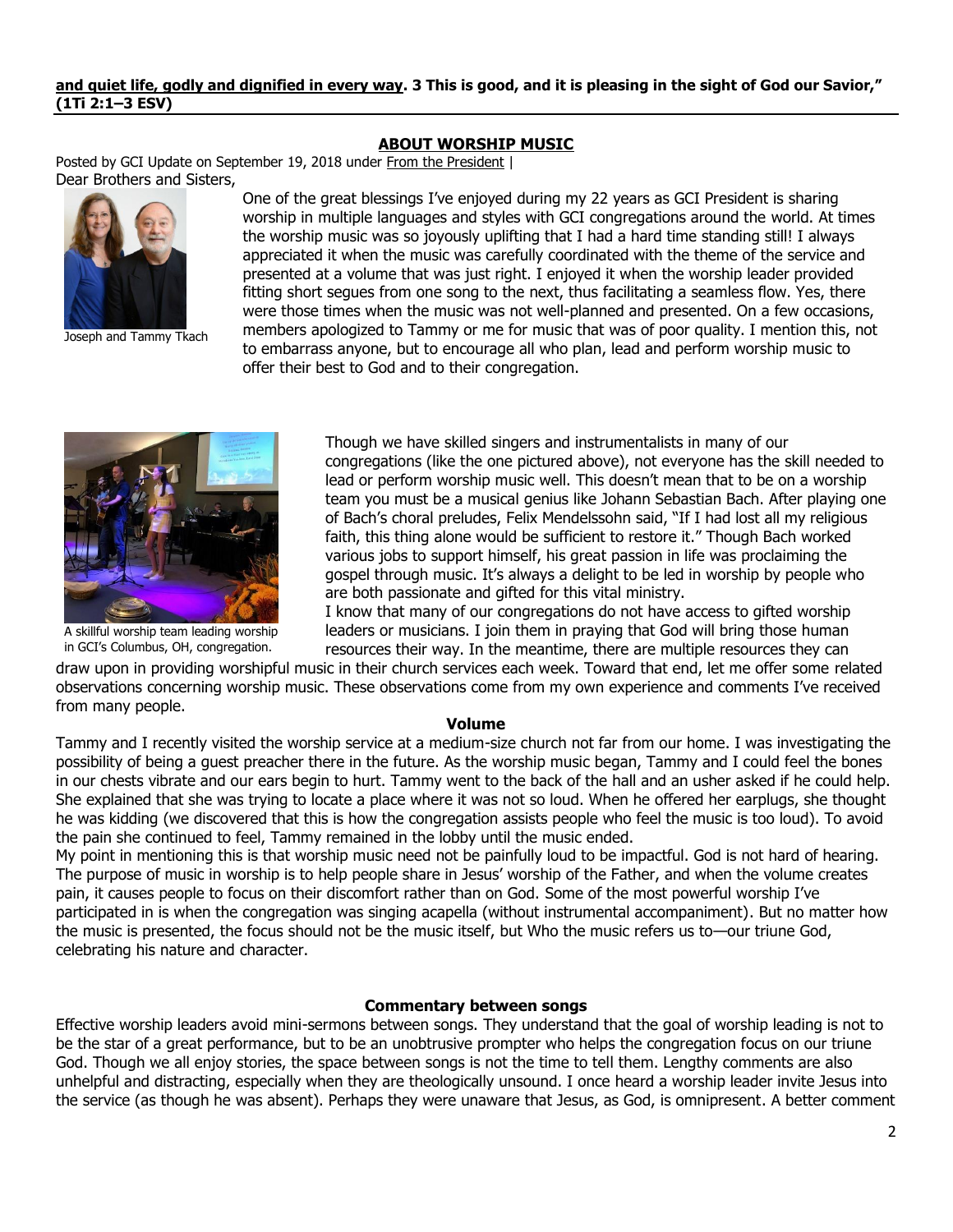would have been, "Let's join with Jesus, our true worship leader, who promises to be with us, even if only two or three of us are gathered." Comments introducing a song should relate the song to the theme of the service as reflected in the Scripture readings and sermon. When all elements of the service follow one theme, there are fewer distractions and people are helped to focus on one, central word from the Lord.

## **Orderly worship**

Careful preparation leading to orderliness avoids "worship killers." Perhaps you've been in a church service in which the music was provided using CDs or DVDs. But the operator was unfamiliar with the equipment and the order of songs and so there were multiple, embarrassing starts and stops. Having the song list ahead of time enables the sound crew to make sure the transitions are smooth and the volume is consistent. In that way distractions are minimized and the worship has a harmony and coherence that aligns with who our Triune God is. Introducing new songs

I've been in services where the worship leader introduced several new songs, then lamented the congregation's lack of participation! It is not helpful to introduce new songs each week. Let your congregation get used to a repertoire so they can sing the worship songs well and thus participate fully without too much effort. When a new song needs to be introduced, a good way to do so is to have it performed during the offering when members can focus on the words and be moved by its message. Please don't introduce a new song to close a service. It's best that most of the songs be ones the congregation knows well. This not only helps regular attenders, it helps visitors to be comfortable—imagine what a visitor experiences when they see most of the congregation struggling through a song.

## **Conclusion**

I love visiting GCI congregations and sharing worship with them. I want all our members, as well as our visitors and guests to experience the joy that comes with worshiping our triune God in song. When we worship together, from the heart, we experience part of the communion shared by the Father, Son and Spirit. Enabling and enhancing the congregation's worship of God in song is a high calling and I hope these thoughts will help those who provide this important ministry week in and week out.

Always worshiping, Joseph Tkach

# **[Inhabiting the Christian Worship Year: Advent](http://feedproxy.google.com/~r/gci/zGUy/~3/6pS4LWgb6mo/inhabiting-christian-worship-year-advent.html?utm_source=feedburner&utm_medium=email)**

**\_\_\_\_\_\_\_\_\_\_\_\_\_\_\_\_\_\_\_\_\_\_\_\_\_\_\_\_\_\_\_\_\_\_\_\_\_\_\_\_\_\_\_\_\_\_\_\_\_\_\_\_\_\_\_\_\_\_\_\_\_\_\_\_\_\_\_\_\_\_\_\_\_\_\_\_\_\_\_\_\_\_\_\_**

Posted: 19 Sep 2018 03:01 PM PDT (from [http://thesurprisinggodblog.gci.org/2018/09/inhabiting-christian-worship-year](http://thesurprisinggodblog.gci.org/2018/09/inhabiting-christian-worship-year-advent.html?utm_source=feedburner&utm_medium=email&utm_campaign=Feed%3A+gci%2FzGUy+%28The+Surprising+God%29)**[advent.html?utm\\_source=feedburner&utm\\_medium=email&utm\\_campaign=Feed%3A+gci%2FzGUy+%28The+Surprising+God](http://thesurprisinggodblog.gci.org/2018/09/inhabiting-christian-worship-year-advent.html?utm_source=feedburner&utm_medium=email&utm_campaign=Feed%3A+gci%2FzGUy+%28The+Surprising+God%29) [%29\)](http://thesurprisinggodblog.gci.org/2018/09/inhabiting-christian-worship-year-advent.html?utm_source=feedburner&utm_medium=email&utm_campaign=Feed%3A+gci%2FzGUy+%28The+Surprising+God%29)** 

*This is part 2 of a journey through the Western Christian Calendar, inviting us to think deeply about how its liturgy helps us inhabit, and so be shaped by the gospel. For part 1, <http://thesurprisinggodblog.gci.org/2018/09/inhabiting-christian-worship-year.html>*



The Western Christian worship year begins with Advent---a season spanning the four Sundays prior to Christmas (in 2018 the first Sunday of Advent is December 2). Writing about the meaning of Advent, Robert E. Webber in *[Ancient Future Time: Forming Spirituality through the Christian Year](https://books.google.com/books?id=-YmvoBatBZwC&printsec=frontcover#v=onepage&q&f=false)* offers this comment: *"Advent is the time when God breaks in on us with new surprises and touches us with a renewing and restoring power. In Christian-year worship and spirituality we call upon God for a new breaking in, a fresh outpouring of his Spirit. (p. 38)"*

The Advent Season is a powerful and important reminder that God is not remote, aloof or uninvolved. It tells us that God has come, is coming and will come again ("advent" means "coming"). This truth helps offset a

message that is prevalent in our me-centered, self-sufficient, individualistic culture: *I can do it on my own, thank you!* As shown below, the Year C *Revised Common Lectionary* (RCL) scripture readings include passages from the Old Testament book of Isaiah. The prophet Isaiah lived in the presence of God (e.g., Isa. 6:1, 3)---quite a contrast with how most people (Christians included) live life in a world where signs of God's glory are drowned out by the "noise" of everyday existence. Isaiah bids us look beyond what we normally focus on to see the presence of the Lord who judges us, heals us and restores us. What a powerful truth to remember as we begin a new worship year---a year of inhabiting and so being formed anew by the gospel story.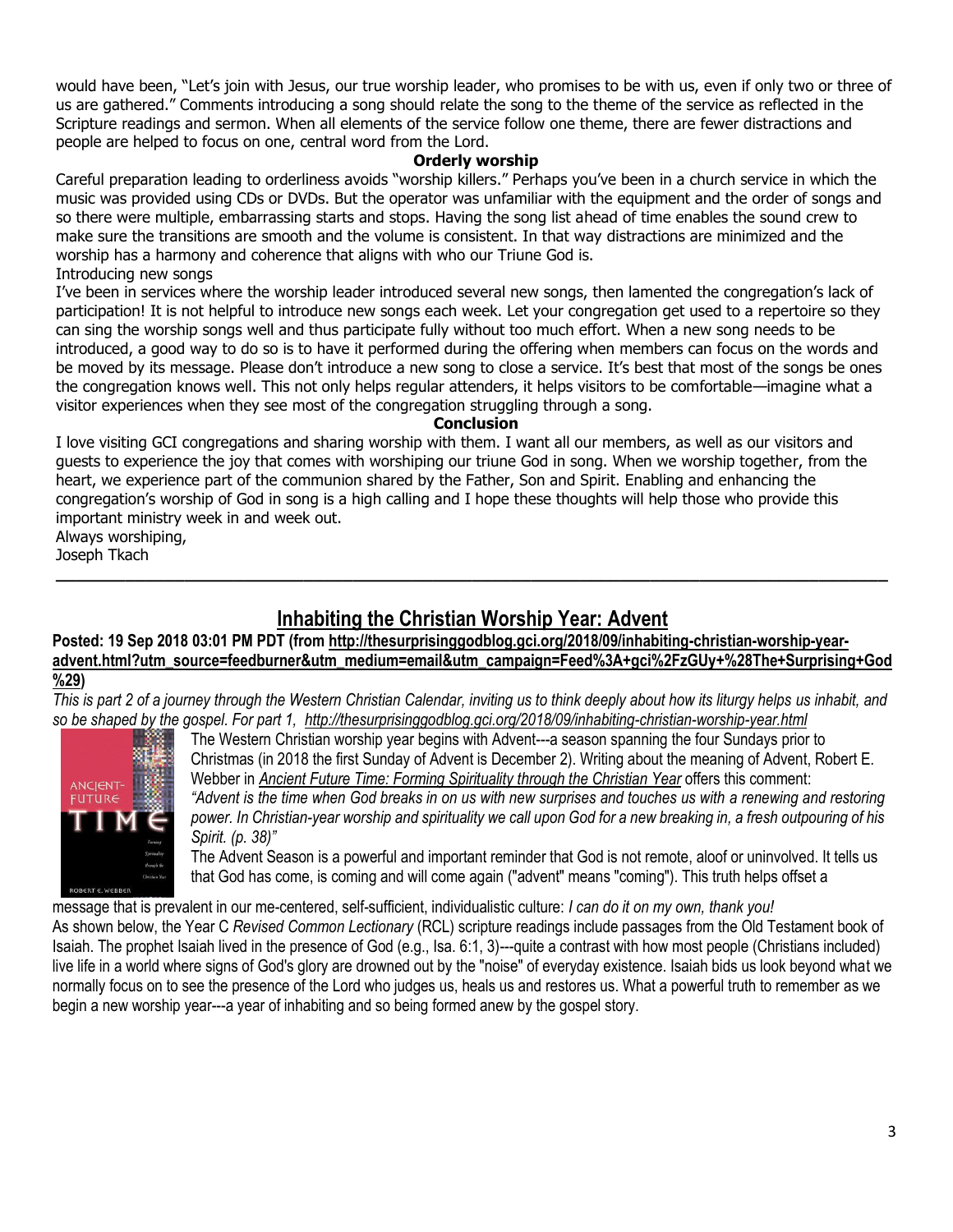| Date                                                   | <b>First reading</b>   | Psalm         | Second reading          | Gospel                     |
|--------------------------------------------------------|------------------------|---------------|-------------------------|----------------------------|
| <b>First Sunday of Advent</b><br>December 2, 2018      | Jeremiah<br>$33:14-16$ | Psalm 25:1-10 | 1 Thess. 3:9-<br>13     | Luke 21:25-36              |
| Second Sunday of<br>Advent<br>December 9, 2018         | Malachi 3:1-4          | Luke 1:68-79  | Philippians<br>$1:3-11$ | Luke 3:1-6                 |
| <b>Third Sunday of</b><br>Advent<br>December 16, 2018  | Zephaniah<br>$3:14-20$ | Isaiah 12:2-6 | Philippians<br>$4:4-7$  | Luke 3:7-18                |
| <b>Fourth Sunday of</b><br>Advent<br>December 23, 2018 | Micah 5:2-5a           | Psalm 80:1-7  | Hebrews 10:5-<br>10     | Luke 1:39-45.<br>$(46-55)$ |

Isaiah's message to God's people was to repent---to get a fresh vision of God; to lay aside empty worship and be transformed by the presence of God and renewed by the hope of his promise to send the Messiah. Though that hope has already been fulfilled for us with the birth of Jesus, Advent stops just short of celebrating the birth and focuses on the promise---the hope of the Messiah's coming to earth in the flesh.

As seen the list of RCL readings (above), Advent begins by looking forward to the promise of Jesus' return and his setting up of the fulness of the kingdom of God with a new heaven and new earth. It then continues with our rejoicing in the reality that Jesus, by the Spirit, is with us now, then concludes with the announcements of the Messiah's coming via the birth of the Christ child. Combined, these messages are about both anticipation (longing and hope) as well as the joy of fulfillment. We are reminded once again that Jesus will come, is coming and has come.



By starting the new worship year with the promise of Jesus' second coming, we begin with a time of great longing, hope and expectation concerning the final consummation of all that God has promised. We anticipate the time when all evil will be banished, and the earth will be restored to what is promised (e.g., Isa. 65 and Rev. 20-22). We begin with the realization that evil is doomed---that it has no future, as Webber notes: *The ultimate word in history is the triumph of God, the reign of God's kingdom, the eternal and lasting rule of the good.... We are promised that evil will be judged and done away with and all will be made whole. This is the vision we want to carry with us as we view the news and visit hospitals, psychiatric wards, and prisons of our world. Christian hope is an optimism about life that is grounded in Christ and celebrated again and again in the liturgy of the church. (p. 50)*

As noted above, Advent Season celebrations stop short of celebrating Jesus' birth. Instead there is a

remembering of the promise of his birth---a sharing in Israel's longing for the Messiah's coming---in our case his coming at an even deeper level, by the Spirit, in our own lives, as Webber notes:

*"Because Advent is a time of longing for redemption, we should use the Advent season as a period to identify the matters from which we need to be redeemed. Identify whatever it is that seems to be holding you in its power... [then] commit it to the one who comes to set the prisoners free, turn it over to Christ in prayer, and ask the one who is to come into your life to take this problem up into himself. (p. 51)."* This is no idle exercise, for it reminds us precisely of what the incarnate Son of God accomplished by taking upon himself our diseased, sin-sick humanity and redeeming (healing) it. Advent is a time for us to be reminded of why the coming of Jesus is so important, to